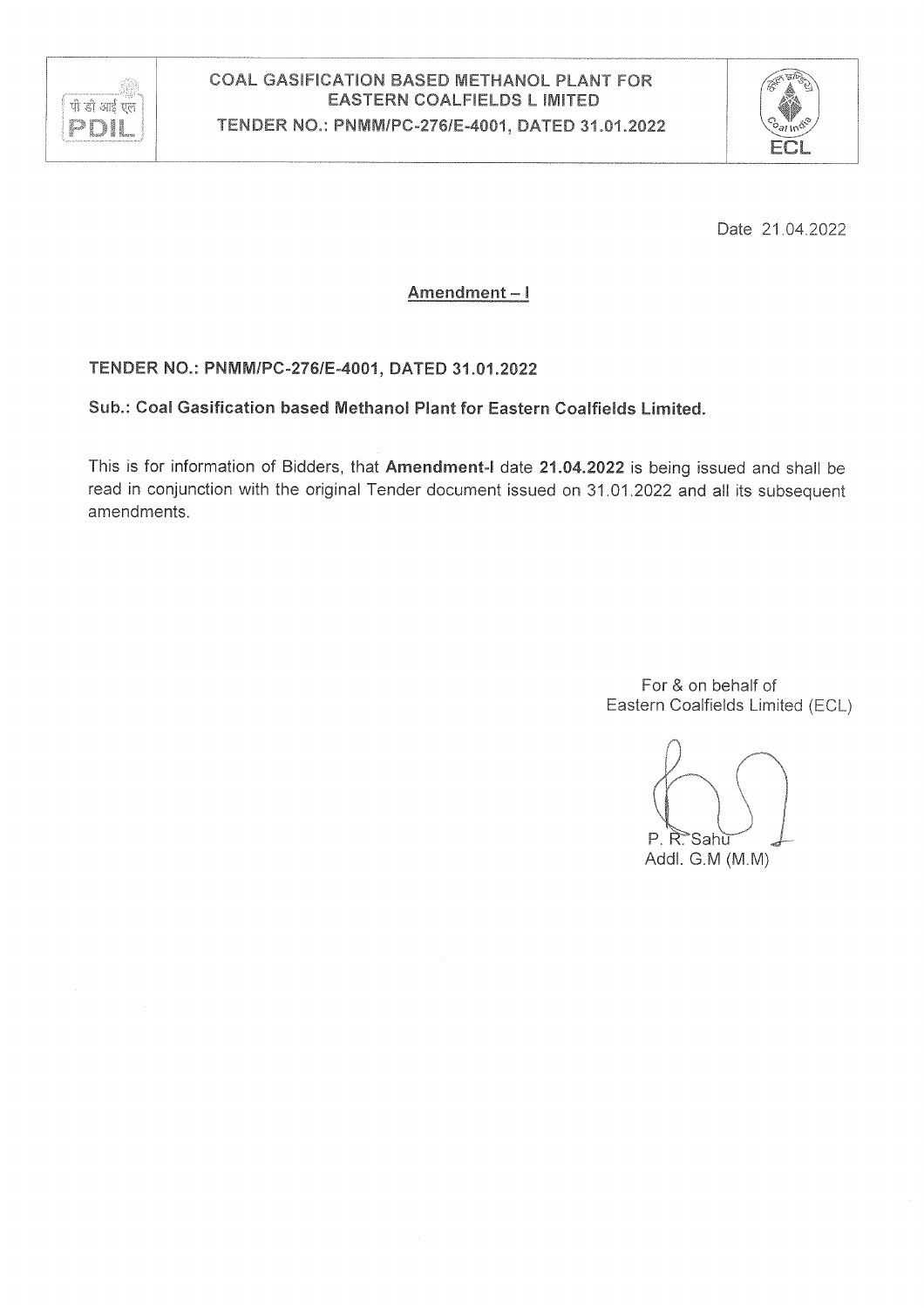



|                            |             | <b>Reference of Bidding Document</b> |              |                                   |                                                 |                                                                                       |  |
|----------------------------|-------------|--------------------------------------|--------------|-----------------------------------|-------------------------------------------------|---------------------------------------------------------------------------------------|--|
| SI.                        |             | Page                                 | <b>Claus</b> | Subject /                         | <b>Existing Clause</b><br><b>Amended Clause</b> |                                                                                       |  |
| No.                        | Part / Sec  | No.                                  | e No.        | Heading                           |                                                 |                                                                                       |  |
| <b>Volume-I Commercial</b> |             |                                      |              |                                   |                                                 |                                                                                       |  |
|                            | Sec.6.0     | 96/500                               | 25.3         | <b>Electrical</b>                 | Electrical Power at 132 kV shall be             | Electrical Power at 132 kV shall be arranged by owner from the <b>state GridLocal</b> |  |
|                            | Conditions  |                                      |              | <b>Power</b>                      | arranged by owner from the state                | State Electricity Authorityand 132 KV switchyard shall be constructed and             |  |
|                            | of Contract |                                      |              |                                   | Grid and 132 KV                                 | erected by <b>ewner/BOO Processor</b> inside the Plant BL. Further, distribution at   |  |
|                            |             |                                      |              |                                   | switchyard shall be constructed                 | different voltage level, maintaining all safety regulations as per IE Act shall be in |  |
|                            |             |                                      |              |                                   | and erected by owner inside the                 | the scope of BOO Processor.                                                           |  |
|                            |             |                                      |              |                                   | Plant BL. Further, Distribution at              | Also, Operation & Maintenance of 132kV switchyard shall be in BOO Processor           |  |
|                            |             |                                      |              |                                   | different voltage level shall be in the         | scope.                                                                                |  |
|                            |             |                                      |              |                                   | scope of BOO Processor                          | Power supply arrangement for raw water supply system from river shall be              |  |
|                            |             |                                      |              |                                   | maintaining all safety regulations              | constructed and erected by Owner. However, BOO Processor to consider                  |  |
|                            |             |                                      |              |                                   | as per IE Act. Power supply                     | feeders for Raw Water System consumers in their switchboards for                      |  |
|                            |             |                                      |              |                                   | arrangement (33kV Transmission                  | owner's use. Operation & maintenance of 132kV switchyard, Power-                      |  |
|                            |             |                                      |              |                                   | line, substation, distribution) for raw         | supply system for Pump House shall be in the scope of BOO Processor.                  |  |
|                            |             |                                      |              |                                   | water supply system from river                  | Operation & maintenance of Power supply system for Pump House shall                   |  |
|                            |             |                                      |              |                                   | shall be constructed and erected by             | be in the scope of Owner.                                                             |  |
|                            |             |                                      |              |                                   | Owner. Operation & maintenance                  |                                                                                       |  |
|                            |             |                                      |              | of 132kV switchyard, Power supply |                                                 |                                                                                       |  |
|                            |             |                                      |              |                                   | system for Pump House shall be in               |                                                                                       |  |
|                            |             |                                      |              |                                   | the scope of BOO Processor.                     |                                                                                       |  |
| 2                          | Sec.6.0     | 97/500                               | 25.8         | <b>Utilities</b>                  | Owner shall provide Feed (ROM                   | Owner shall provide Feed (ROM Coal) at one point at BOO Processor's Feed              |  |
|                            | Conditions  |                                      | Article      |                                   | Coal)<br>at one point at BOO                    | Delivery Point on chargeable basis till first delivery date, as per landed cost       |  |
|                            | of Contract |                                      | 25           |                                   | Processor's Feed Delivery Point on              | mentioned in 21.4(B) of Instruction to Bidder and in 15.6.1 table-3 of                |  |
|                            |             |                                      |              |                                   | chargeable basis till first delivery            | Conditions of Contract subject to availability. The price of ROM Coal                 |  |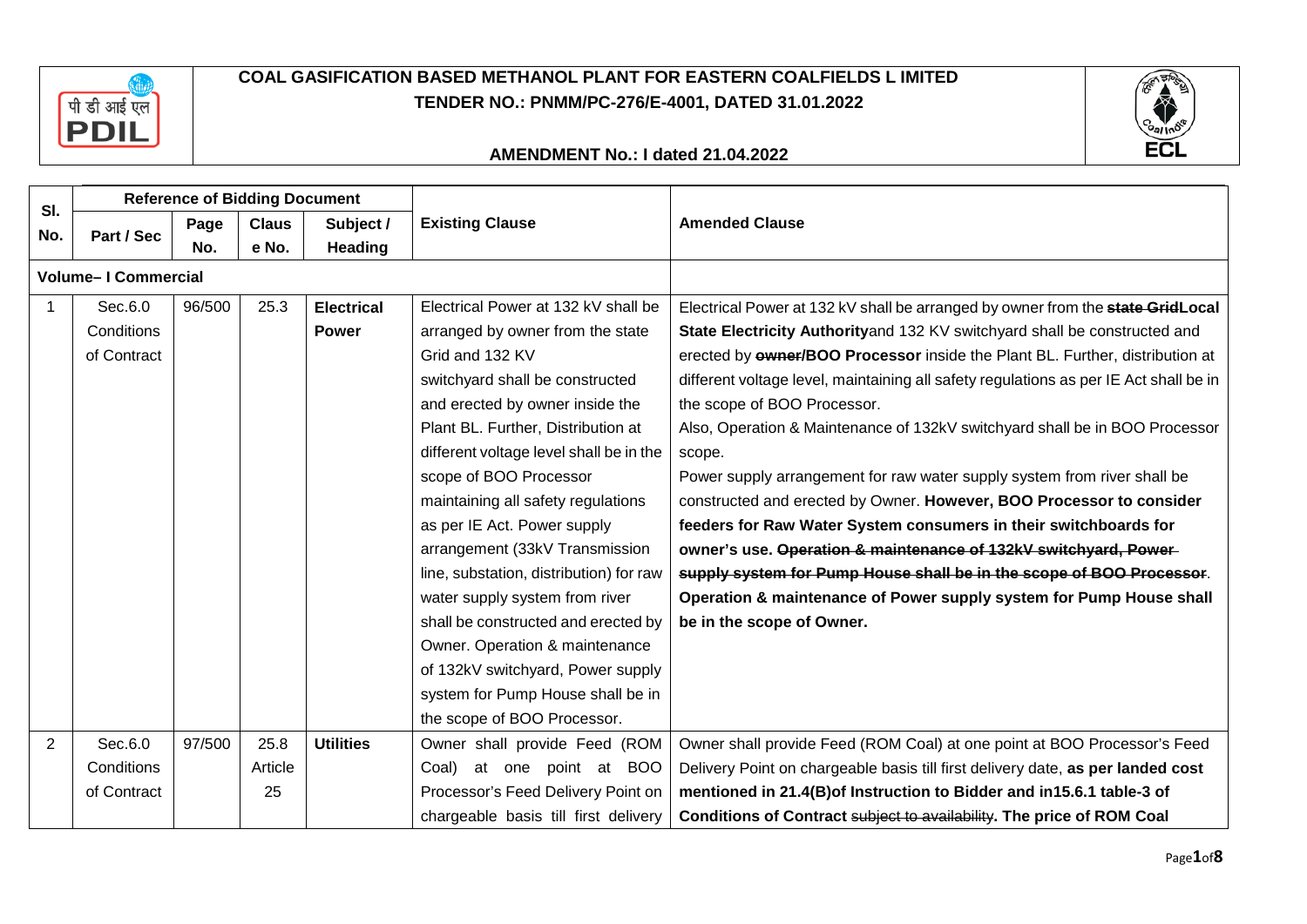



| SI. |                            |      | <b>Reference of Bidding Document</b> |                                                                       |                                         |                                                                                |  |  |
|-----|----------------------------|------|--------------------------------------|-----------------------------------------------------------------------|-----------------------------------------|--------------------------------------------------------------------------------|--|--|
| No. | Part / Sec                 | Page | <b>Claus</b>                         | Subject /                                                             | <b>Existing Clause</b>                  | <b>Amended Clause</b>                                                          |  |  |
|     |                            | No.  | e No.                                | <b>Heading</b>                                                        |                                         |                                                                                |  |  |
|     | <b>Volume-I Commercial</b> |      |                                      |                                                                       |                                         |                                                                                |  |  |
|     |                            |      |                                      |                                                                       | subject<br>availability.<br>date,<br>to | mentioned is indicative* only. However, in case of non availability of Feed-   |  |  |
|     |                            |      |                                      |                                                                       | However, in case of non availability    | due to any reason BOO Processor at its own expenses shall arrange for Feed to  |  |  |
|     |                            |      |                                      |                                                                       | of Feed due to any reason BOO           | keep the progress of construction and no compensation on account of time &     |  |  |
|     |                            |      |                                      |                                                                       | Processor at it's own expenses          | cost shall be admissible in such eventuality                                   |  |  |
|     |                            |      |                                      |                                                                       | shall arrange for                       |                                                                                |  |  |
|     |                            |      | Feed to keep the progress of         | (*Based on the coal price notification guidelines issued by competent |                                         |                                                                                |  |  |
|     |                            |      |                                      |                                                                       | construction and no compensation        | authority from time-to-time, the price of ROM coal supplied by ECL and/or      |  |  |
|     |                            |      |                                      |                                                                       | on account of time & cost shall be      | the built up components of landed price at the proposed                        |  |  |
|     |                            |      |                                      |                                                                       | admissible in such eventuality.         | Coal-to-Methanol plant, may be revised by ECL at its sole discretion).         |  |  |
| 3   | Sec.6.0                    |      | 25.7                                 | <b>Utilities</b>                                                      | Owner shall ensure availability of      | Owner shall ensure availability of utilities (Power and Raw water) falling in  |  |  |
|     | Conditions                 |      | Article                              |                                                                       | utilities (Power and Raw water)         | Owner's scope of supply in terms hereof, as are required for commissioning, as |  |  |
|     | of Contract                |      | 25                                   |                                                                       | falling in Owner's scope of supply in   | per mutually agreed schedule required for normal commissioning of the          |  |  |
|     |                            |      |                                      |                                                                       | terms hereof, as are required for       | Production Plant on chargeable basis. Methanol as produced during the          |  |  |
|     |                            |      |                                      |                                                                       | commissioning, as per mutually          | Commissioning and up to First Delivery date shall be supplied by BOO           |  |  |
|     |                            |      |                                      |                                                                       | agreed schedule required for            | Processor to Owner on demand, free of cost. The indicative price of Power &    |  |  |
|     |                            |      |                                      |                                                                       | normal commissioning of the             | Raw water shall be as mentioned in 21.4(B) of Instruction to Bidder and in     |  |  |
|     |                            |      |                                      |                                                                       | Production Plant. Methanol as           | 15.6.1 table-3 of Conditions of Contract. However, the same shall be           |  |  |
|     |                            |      |                                      |                                                                       | produced during the                     | charged as per actuals.                                                        |  |  |
|     |                            |      |                                      |                                                                       | Commissioning and up to First           |                                                                                |  |  |
|     |                            |      |                                      |                                                                       | Delivery date shall be supplied by      |                                                                                |  |  |
|     |                            |      |                                      |                                                                       | <b>BOO Processor to Owner on</b>        |                                                                                |  |  |
|     |                            |      |                                      |                                                                       | demand, free of cost.                   |                                                                                |  |  |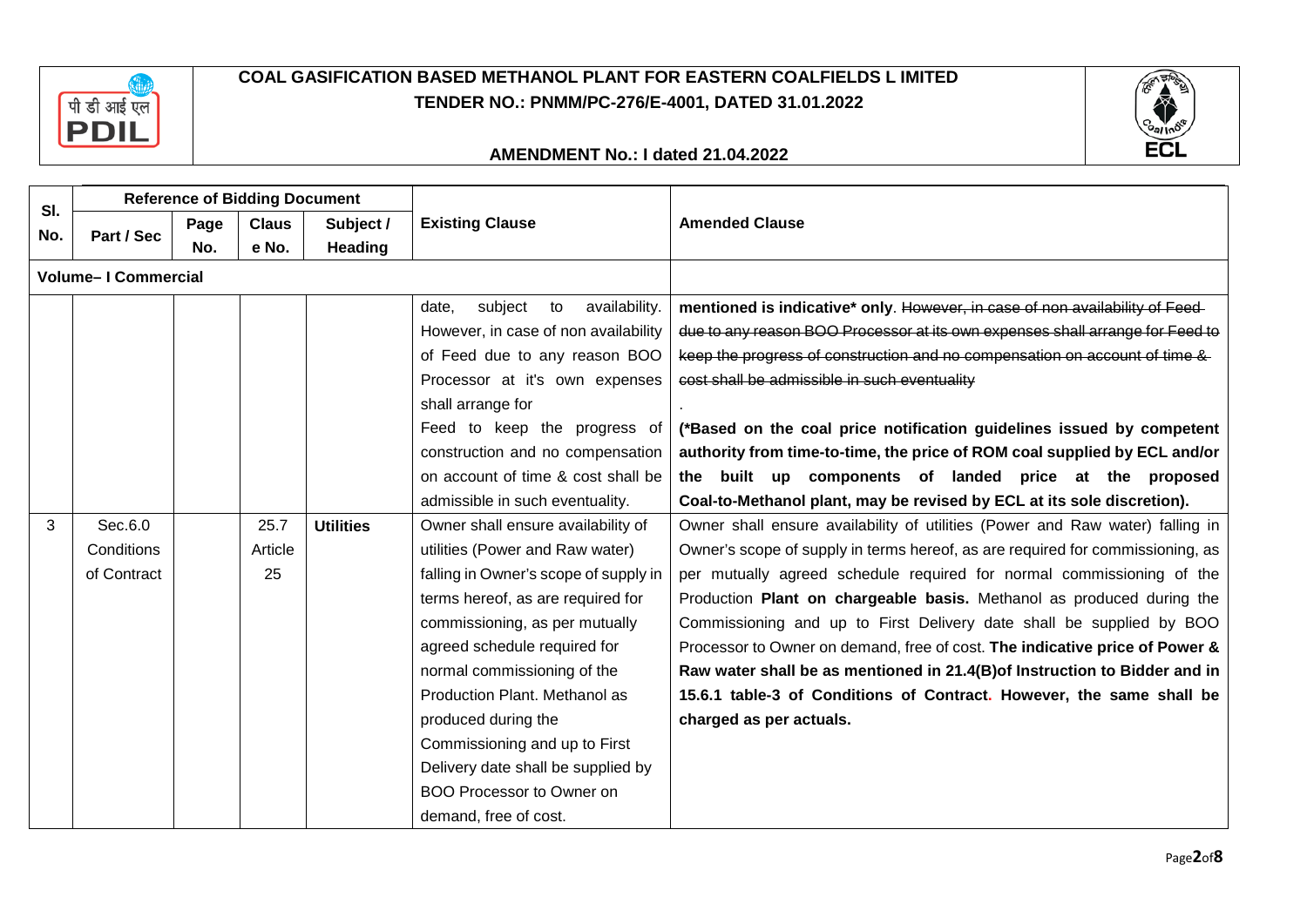



|     | <b>Reference of Bidding Document</b> |        |              |                     |                                                                                                           |                                    |               |                                                                                 |                                                                                                               |  |  |
|-----|--------------------------------------|--------|--------------|---------------------|-----------------------------------------------------------------------------------------------------------|------------------------------------|---------------|---------------------------------------------------------------------------------|---------------------------------------------------------------------------------------------------------------|--|--|
| SI. |                                      | Page   | <b>Claus</b> | Subject /           | <b>Existing Clause</b>                                                                                    |                                    |               | <b>Amended Clause</b>                                                           |                                                                                                               |  |  |
| No. | Part / Sec                           | No.    | e No.        | Heading             |                                                                                                           |                                    |               |                                                                                 |                                                                                                               |  |  |
|     | <b>Volume-I Commercial</b>           |        |              |                     |                                                                                                           |                                    |               |                                                                                 |                                                                                                               |  |  |
| 4   | Sec.6.0                              |        | 25.9         | <b>Utilities</b>    | A new clause 25.9 is added:                                                                               |                                    |               |                                                                                 |                                                                                                               |  |  |
|     | Conditions                           |        | Article      |                     |                                                                                                           |                                    |               |                                                                                 |                                                                                                               |  |  |
|     | of Contract                          |        | 25           |                     | The availability of Feed & Utilities during the Construction & Operation period by Owner is summarized as |                                    |               |                                                                                 |                                                                                                               |  |  |
|     |                                      |        |              |                     | below:-                                                                                                   |                                    |               |                                                                                 |                                                                                                               |  |  |
|     |                                      |        |              |                     | Feed<br>&                                                                                                 | <b>Construction</b>                | Commissioning | <b>Operation Period</b>                                                         |                                                                                                               |  |  |
|     |                                      |        |              |                     | <b>Utilities</b>                                                                                          | Period*                            | <b>Period</b> |                                                                                 |                                                                                                               |  |  |
|     |                                      |        |              |                     | <b>ROM Coal</b>                                                                                           | Chargeable                         | Chargeable    | <b>Free of Cost</b>                                                             |                                                                                                               |  |  |
|     |                                      |        |              |                     | <b>Power</b>                                                                                              | Chargeable                         | Chargeable    | <b>Free of Cost</b>                                                             |                                                                                                               |  |  |
|     |                                      |        |              |                     | Water                                                                                                     | Chargeable                         | Chargeable    | <b>Free of Cost</b>                                                             |                                                                                                               |  |  |
|     |                                      |        |              |                     |                                                                                                           |                                    |               |                                                                                 | * in case of non-availability of Feed & Utilities during the Construction due to any reason, BOO Processor at |  |  |
|     |                                      |        |              |                     |                                                                                                           |                                    |               |                                                                                 | its own expenses shall arrange for Feed & Utilities to keep the progress of construction and no               |  |  |
|     |                                      |        |              |                     |                                                                                                           |                                    |               | compensation on account of time & cost shall be admissible in such eventuality. |                                                                                                               |  |  |
| 5   | Section 5.0                          | 58/500 | 26.0         | <b>Notification</b> |                                                                                                           | The successful bidder shall be     |               |                                                                                 | The successful bidder shall be required to execute a formal Contract Agreement                                |  |  |
|     | Instruction                          |        |              | of                  |                                                                                                           | required to execute a formal       |               |                                                                                 | and Lease Agreement with Owner as per the proforma enclosed with the                                          |  |  |
|     | to Bidder                            |        |              | award/letter        |                                                                                                           | Contract Agreement and Lease       |               |                                                                                 | Bidding Documents (subject to any applicable amendments as set out in the                                     |  |  |
|     |                                      |        |              | of award.           |                                                                                                           | Agreement with Owner as per the    |               |                                                                                 | Statement of Agreed Variations) within 60 (sixty) days from the date of                                       |  |  |
|     |                                      |        |              |                     |                                                                                                           | proforma enclosed with the Bidding |               |                                                                                 | Notification of Award on a non-judicial stamp paper of Kolkata-/West Bengal                                   |  |  |
|     |                                      |        |              |                     | <b>Documents</b>                                                                                          | (subject<br>to any                 |               | State (India) and of appropriate value.                                         |                                                                                                               |  |  |
|     |                                      |        |              |                     |                                                                                                           | applicable amendments as set out   |               |                                                                                 |                                                                                                               |  |  |
|     |                                      |        |              |                     |                                                                                                           | in the Statement of Agreed         |               |                                                                                 |                                                                                                               |  |  |
|     |                                      |        |              |                     |                                                                                                           | Variations) within 60 (sixty) days |               |                                                                                 |                                                                                                               |  |  |
|     |                                      |        |              |                     |                                                                                                           | from the date of Notification of   |               |                                                                                 |                                                                                                               |  |  |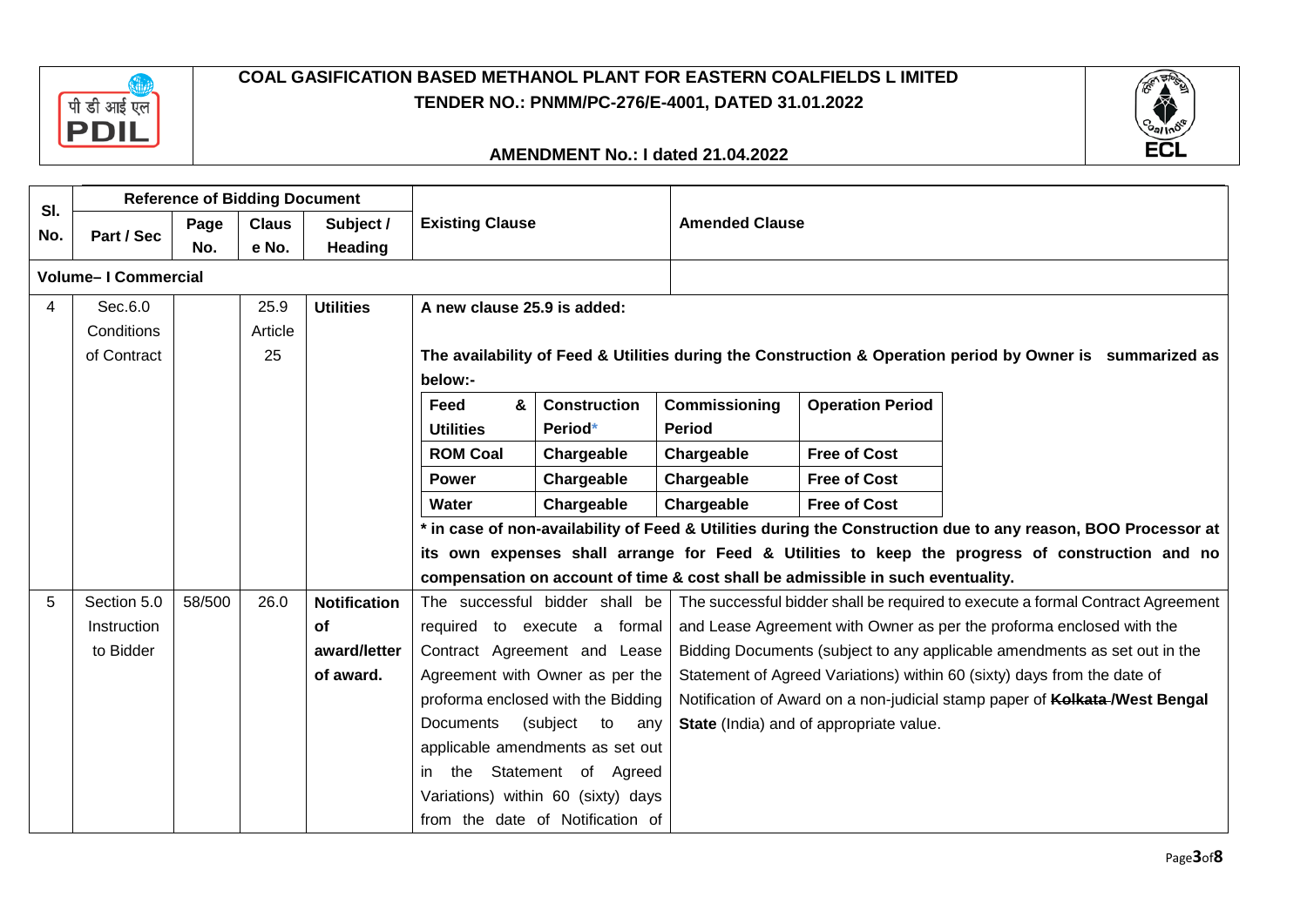



|     | <b>Reference of Bidding Document</b> |              |              |                    |                                     |                                                                                   |
|-----|--------------------------------------|--------------|--------------|--------------------|-------------------------------------|-----------------------------------------------------------------------------------|
| SI. |                                      | Page         | <b>Claus</b> | Subject /          | <b>Existing Clause</b>              | <b>Amended Clause</b>                                                             |
| No. | Part / Sec                           | e No.<br>No. |              | <b>Heading</b>     |                                     |                                                                                   |
|     | <b>Volume-I Commercial</b>           |              |              |                    |                                     |                                                                                   |
|     |                                      |              |              |                    | Award on a non-judicial stamp       |                                                                                   |
|     |                                      |              |              |                    | paper of Kolkata State (India) and  |                                                                                   |
|     |                                      |              |              |                    | of appropriate value.               |                                                                                   |
| 6   | <b>CONDITION</b>                     | 101/50       | 30.2(b)      | <b>Termination</b> | Methanol do not meet 90% of         | Methanol do not meet 90% of requested quantities as per clause no. 2.1 of         |
|     | OF                                   | $\Omega$     |              | & Takeover         | requested quantities on a monthly   | Section-1.4 Design Basis on a monthly basis in respect thereof under Article 7    |
|     | <b>CONTRACT</b>                      |              |              |                    | basis in respect                    | for a continuous period of 6 (six) months for reasons other than reasons          |
|     | Section 6.0                          |              |              |                    | thereof under Article 7 for a       | attributable to Owner or Force Majeure.                                           |
|     |                                      |              |              |                    | continuous period of 6 (six) months |                                                                                   |
|     |                                      |              |              |                    | for reasons other than reasons      |                                                                                   |
|     |                                      |              |              |                    | attributable to Owner or Force      |                                                                                   |
|     |                                      |              |              |                    | Majeure                             |                                                                                   |
|     | <b>CONDITION</b>                     | 124/50       | 5            | <b>Preamble to</b> | The Guaranteed Quantity of Feed     | The Guaranteed Quantity of Feed & Utilities in the Price Bid as per clause no.    |
|     | <b>OF</b>                            | $\Omega$     |              | Schedule of        | & Utilities in the Price Bid.       | 2.3 & 3.0 of Section-1.4 Design Basis.                                            |
|     | <b>CONTRACT</b>                      |              |              | Rate/BOQ           |                                     |                                                                                   |
|     | Section 6.0                          |              |              |                    |                                     |                                                                                   |
|     | <b>Anxx 1.2</b>                      |              |              |                    |                                     |                                                                                   |
| 8   | <b>CONDITION</b>                     | 117          | 48           | Change<br>in       |                                     | A new clause is inserted as clause no 48.0 in "CONDITION OF                       |
|     | <b>OFCONTRA</b>                      |              |              | Law                |                                     | <b>CONTRACT"</b>                                                                  |
|     | <b>CT</b>                            |              |              |                    |                                     | If at any time during the term of the Agreement any new law, ordinance, rule, or  |
|     | Section 6.0                          |              |              |                    |                                     | regulation (collectively, "Law") is in effect or is enacted or promulgated by any |
|     | Article 37                           |              |              |                    |                                     | governmental or quasigovernmental authority, including any new Law                |
|     |                                      |              |              |                    |                                     | relating to the emission or release of greenhouse gases, that increases BOO       |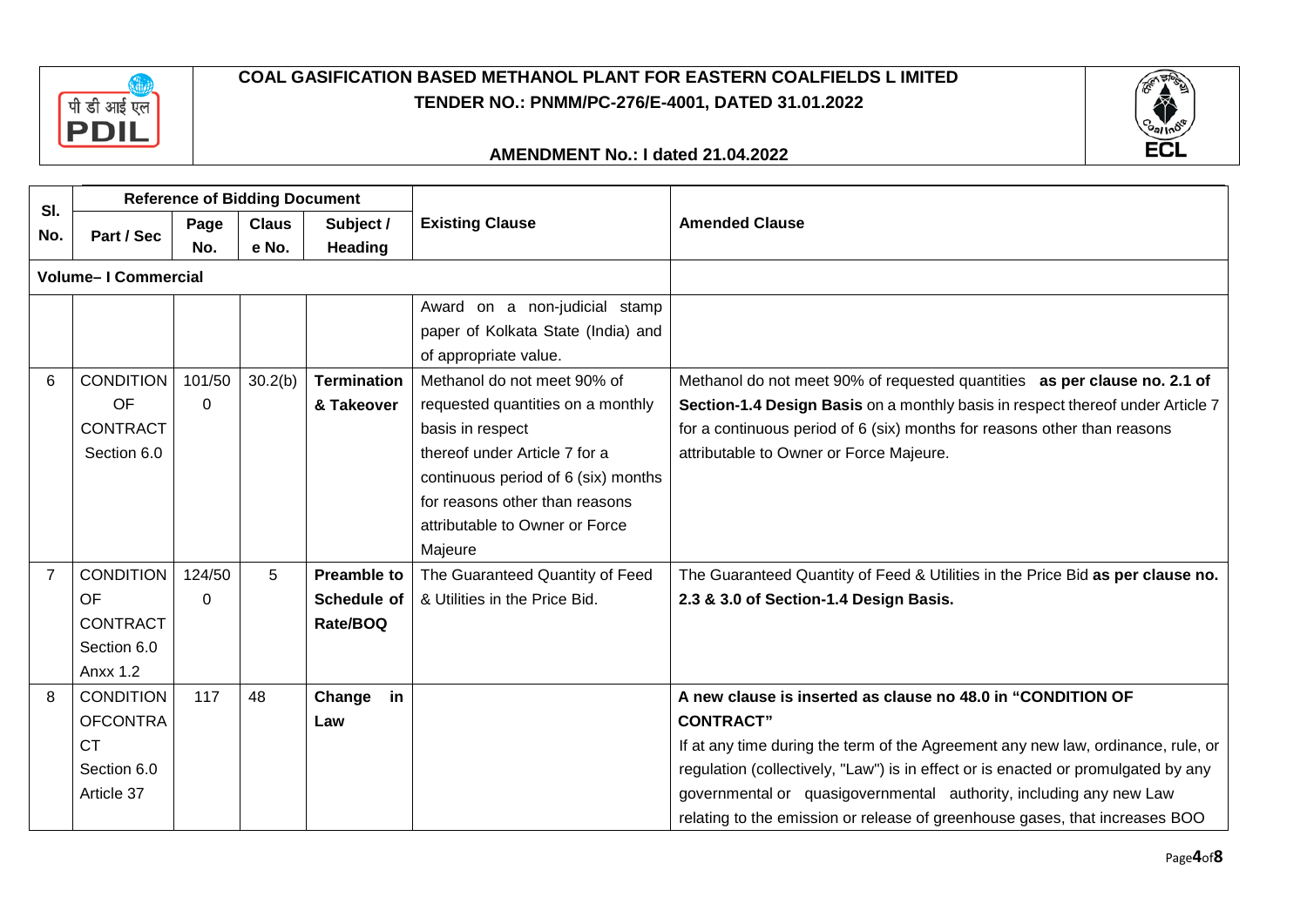



|                            | <b>Reference of Bidding Document</b> |      |              |                |                        |                                                                                    |  |
|----------------------------|--------------------------------------|------|--------------|----------------|------------------------|------------------------------------------------------------------------------------|--|
| SI.                        |                                      | Page | <b>Claus</b> | Subject /      | <b>Existing Clause</b> | <b>Amended Clause</b>                                                              |  |
| No.                        | Part / Sec                           | No.  | e No.        | <b>Heading</b> |                        |                                                                                    |  |
| <b>Volume-I Commercial</b> |                                      |      |              |                |                        |                                                                                    |  |
|                            |                                      |      |              |                |                        | Processor's costs incurred in the production, transportation, or delivery of       |  |
|                            |                                      |      |              |                |                        | Methanol to Owner hereunder, including any costs arising from any modification     |  |
|                            |                                      |      |              |                |                        | made by BOO Processor with respect to (a) the Production Plant, (b) the            |  |
|                            |                                      |      |              |                |                        | Metering Equipment, or (c) BOO Processor's operation of the Production Plant       |  |
|                            |                                      |      |              |                |                        | towards compliance of the new Law (any such increased costs being                  |  |
|                            |                                      |      |              |                |                        | hereinafter referred to as "New Costs"), the impact of such New Costs, effective   |  |
|                            |                                      |      |              |                |                        | as of the date such Law causes BOO Processor to incur any New Costs, shall         |  |
|                            |                                      |      |              |                |                        | be suitably adjusted in the monthly fixed charges upon mutual agreement            |  |
|                            |                                      |      |              |                |                        | between Owner and the BOO Processor provided that Owner is satisfied with          |  |
|                            |                                      |      |              |                |                        | the effort of BOO Processor to minimize or mitigate the effect of any such Law     |  |
|                            |                                      |      |              |                |                        | on the operation of the Production Plant (including without limitation through the |  |
|                            |                                      |      |              |                |                        | filing of available judicial challenges to any such Law) and shall consult with    |  |
|                            |                                      |      |              |                |                        | Owner for purposes of determining the most cost effective way of complying         |  |
|                            |                                      |      |              |                |                        | with any such Law.                                                                 |  |
|                            |                                      |      |              |                |                        |                                                                                    |  |
|                            |                                      |      |              |                |                        | If at any time during the term of the Agreement any new law, ordinance, rule, or   |  |
|                            |                                      |      |              |                |                        | regulation (collectively, "Law") is in effect or is enacted or promulgated by any  |  |
|                            |                                      |      |              |                |                        | authority, that decreases BOO<br>governmental or<br>quasigovernmental              |  |
|                            |                                      |      |              |                |                        | Processor's costs incurred in the production, transportation, or delivery of       |  |
|                            |                                      |      |              |                |                        | Methanol to Owner hereunder (any such decreased costs being hereinafter            |  |
|                            |                                      |      |              |                |                        | referred to as "New Costs"), the impact of such New Costs, effective as of the     |  |
|                            |                                      |      |              |                |                        | date such Law, shall be suitably adjusted in the monthly fixed charges upon        |  |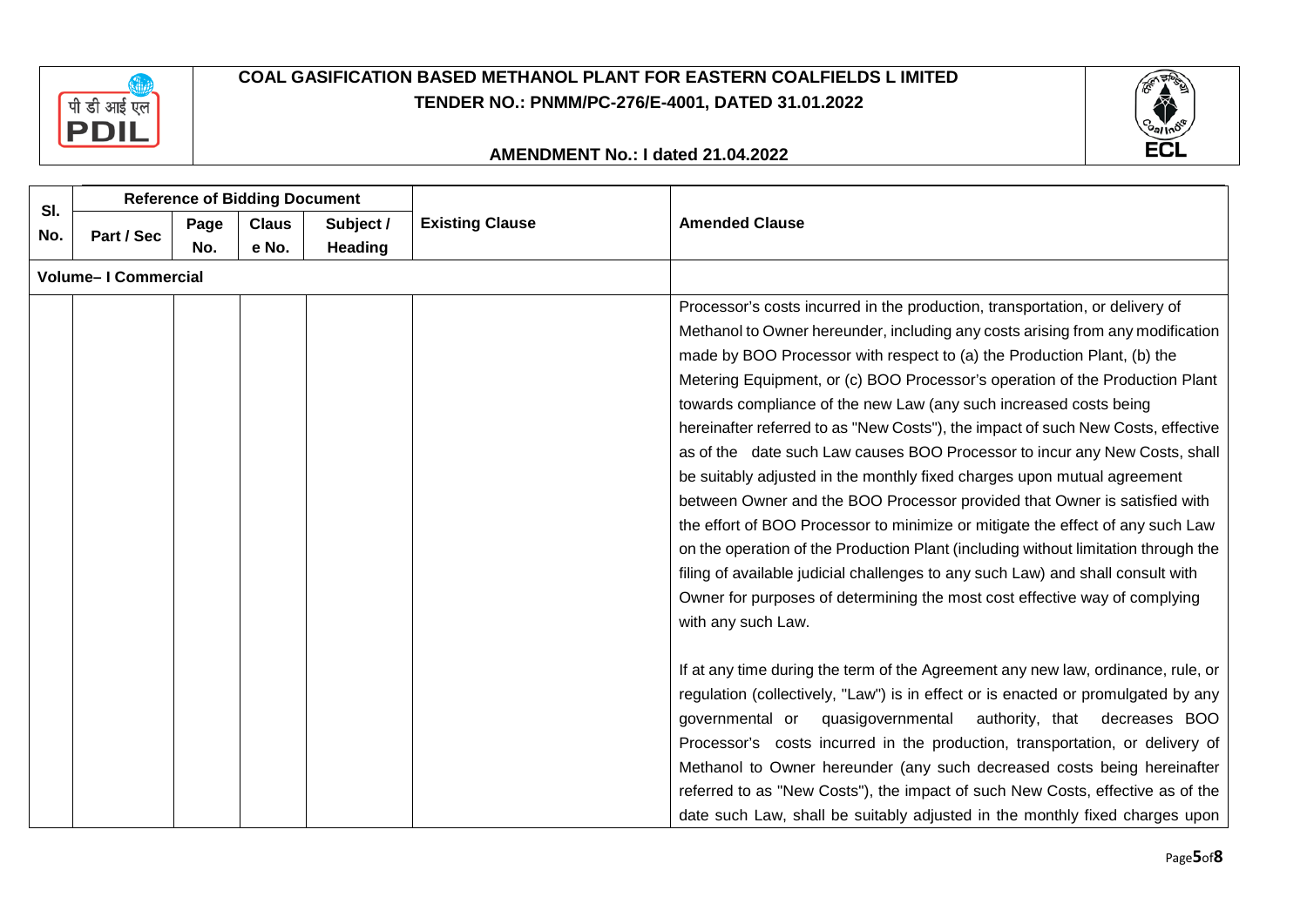



|     | <b>Reference of Bidding Document</b> |                               |              |                       |                        |                           |                                                                                                                                                                                                   |  |
|-----|--------------------------------------|-------------------------------|--------------|-----------------------|------------------------|---------------------------|---------------------------------------------------------------------------------------------------------------------------------------------------------------------------------------------------|--|
| SI. |                                      | Page                          | <b>Claus</b> | Subject /             | <b>Existing Clause</b> |                           | <b>Amended Clause</b>                                                                                                                                                                             |  |
| No. | Part / Sec                           | No.                           | e No.        | <b>Heading</b>        |                        |                           |                                                                                                                                                                                                   |  |
|     | <b>Volume-I Commercial</b>           |                               |              |                       |                        |                           |                                                                                                                                                                                                   |  |
|     |                                      |                               |              |                       |                        |                           | mutual agreement between Owner and the BOO Processor.                                                                                                                                             |  |
|     |                                      |                               |              |                       |                        |                           | If no agreement is reached between Owner and the BOO Processor<br>regarding the "New Costs" the same shall be resolved through provisions of<br>Arbitration, Clause 32 of Conditions of Contract. |  |
| 9   | Sec.5.0<br><b>INSTRUCTI</b>          | <b>SHEET</b><br>30.0<br>27 OF |              | <b>Integrity Pact</b> |                        |                           | A new clause to be inserted as second paragraph :Names and details of the Independent External Monitor (IEM) of ECL-                                                                              |  |
|     | ONS TO                               | 27                            |              |                       | SI.No.                 | Name of IEM & e-mail ID   | <b>Address</b>                                                                                                                                                                                    |  |
|     | <b>BIDDERS</b>                       |                               |              |                       |                        | Shri V.N. Gaur, IAS(Retd) | 45. Panchsheel Judges Society, Pocket                                                                                                                                                             |  |
|     |                                      |                               |              |                       |                        | EmailID: vngaur@gmail.com | 7, Builders Area, Greater Noida,                                                                                                                                                                  |  |
|     |                                      |                               |              |                       |                        |                           | Gautam BuddhaNagar-201315                                                                                                                                                                         |  |
|     |                                      |                               |              |                       | $\overline{2}$         | Shri Rishi Kumar Shukla,  | 804, Block-B, Ultimate Skyvillas,                                                                                                                                                                 |  |
|     |                                      |                               |              |                       |                        | IPS (Retd.),              | Bhopal-462031                                                                                                                                                                                     |  |
|     |                                      |                               |              |                       |                        | EmailID:rishi_2000in@yaho |                                                                                                                                                                                                   |  |
|     |                                      |                               |              |                       |                        | o.com                     |                                                                                                                                                                                                   |  |
|     |                                      |                               |              |                       |                        |                           |                                                                                                                                                                                                   |  |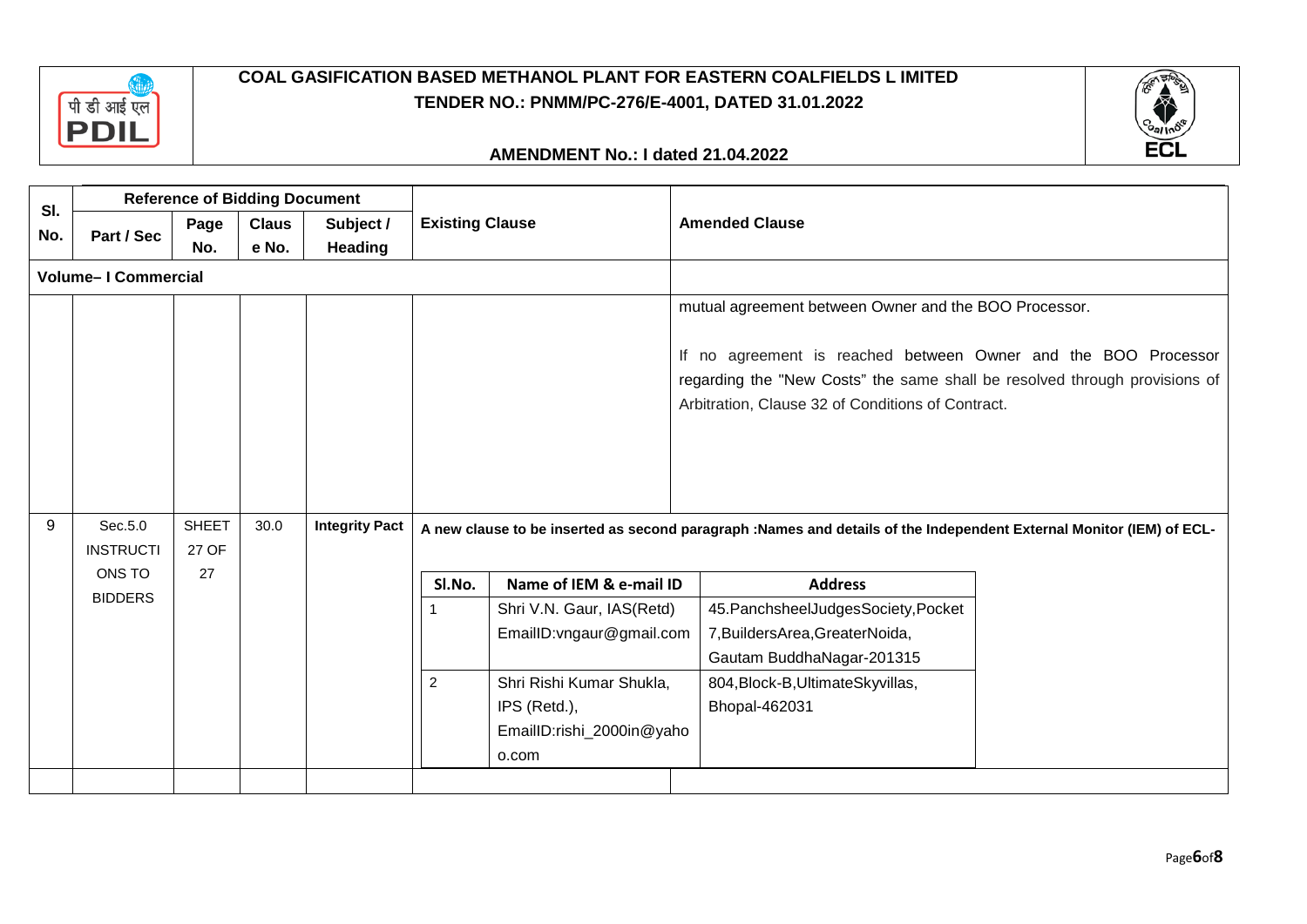



| ı.  | <b>Reference of Bidding Document</b> |        |               |                           |                                                         |                                                                                |
|-----|--------------------------------------|--------|---------------|---------------------------|---------------------------------------------------------|--------------------------------------------------------------------------------|
| No. | Part / Sec                           | Page   | <b>Clause</b> | <b>Subject / Heading</b>  | <b>Existing Clause</b>                                  | <b>Amended Clause</b>                                                          |
|     |                                      | No.    | No.           |                           |                                                         |                                                                                |
|     | <b>Volume - Il Technical</b>         |        |               |                           |                                                         |                                                                                |
| 1.  | Sec. 1.1                             | 232 of | 2.1           | Plant site                | Total land area of the site is 250 acre including       | Total land area of the site is 250 acre including 33% green area in single     |
|     | Project                              | 500    |               | $1st$ point               | 33% green area in single patche is available for        | patche is available for proposed Coal to Methanol plant. Plant site will be    |
|     | Description                          |        |               |                           | proposed Coal to Methanol plant. Plant site will be     | handed over to BOO Processor after 04/03 month from award of work.             |
|     |                                      |        |               |                           | handed over to BOO Processor after 01 month             |                                                                                |
|     |                                      |        |               |                           | from award of work.                                     |                                                                                |
| 2.  | Sec. 1.1                             | 234 of | 2.3.5         | Construction              | Owner will provide construction power at 11 kV at       | Owner will provide construction power at 11 kV at single point on chargeable   |
|     | Project                              | 500    |               | Power                     | single point on chargeable basis to BOO                 | basis to BOO PROCESSOR.                                                        |
|     | Description                          |        |               |                           | PROCESSOR.                                              | Construction Power required for whole complex shall be provided by owner       |
|     |                                      |        |               |                           | Construction Power required for whole complex           | on chargeable basis. Charges for construction power will be on actual basis.   |
|     |                                      |        |               |                           | shall be provided by owner on chargeable basis.         | Power required for plant start-up & operation for whole Complex shall be       |
|     |                                      |        |               |                           | Charges for construction power will be on actual        | supplied from Local state Electricity Authority at BOO Processor B/L.          |
|     |                                      |        |               |                           | basis.                                                  | Further,<br>refer<br>Section-2.5_ENGINEERING<br>SPECIFICATION -                |
|     |                                      |        |               |                           | Power required for Plant start-up & operation for       | <b>ELECTRICAL.</b>                                                             |
|     |                                      |        |               |                           | whole Complex shall be supplied by Electricity grid     |                                                                                |
|     |                                      |        |               |                           | at a single point in substation located at BOO          |                                                                                |
|     |                                      |        |               |                           | Processor B/L.                                          |                                                                                |
| 3.  | Sec. 1.4                             | 253 of | 2.3           | Feed stock                | 24% ash content in coal shall be the basis of           | 24% ash content in coal shall be the basis of design for Coal Gasification     |
|     | Design                               | 500    |               | 2 <sup>nd</sup> Paragraph | design for Coal Gasification plant along with all       | plant along with all associated facilities to generate Methanol Syn. gas,      |
|     | <b>Basis</b>                         |        |               |                           | associated facilities to generate S Syn. gas,           | Methanol Plant (2000 MTPD), Steam Generation Plant and all associated          |
|     |                                      |        |               |                           | Methanol Plant (2000 MTPD), Steam Generation            | offsite &utilities etc. Bidder shall also furnish the Guaranteed specific coal |
|     |                                      |        |               |                           | Plant and all associated offsite &utilities etc. Bidder | consumption (in Metric Tonnes of coal per tonne of Methanol) at different      |
|     |                                      |        |               |                           | shall also furnish the Guaranteed specific coal         | levels of ash content as per table given below. However, 24% ash content       |